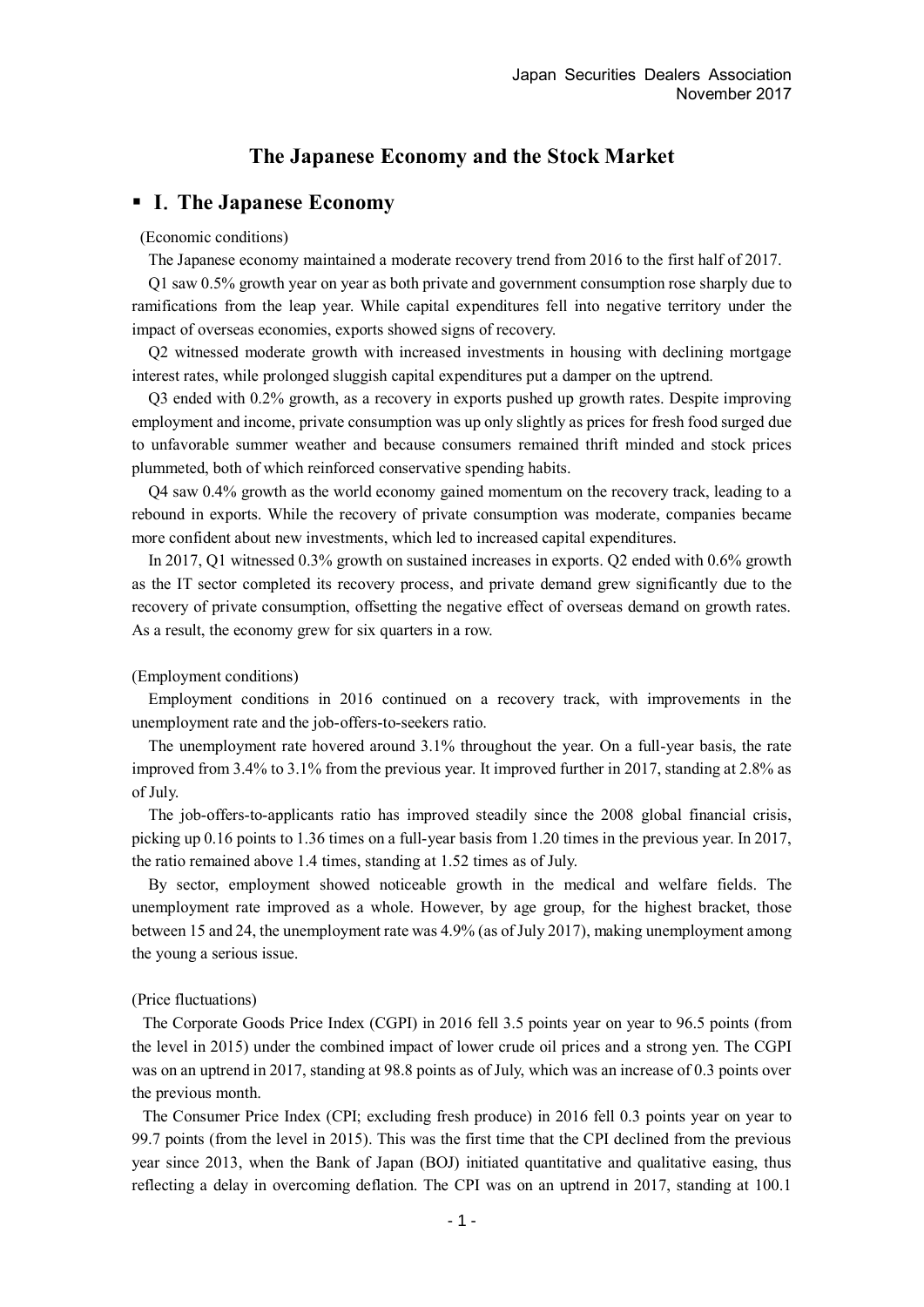points as of July (a preliminary figure).

### *<Chart 1> Major Economic Indicators*

*Change from the previous period (Quarterly is seasonally adjusted)*

| (Major Economic Indicators)        |                            |                           |        |        |         |         | (%)   |        |        |        |
|------------------------------------|----------------------------|---------------------------|--------|--------|---------|---------|-------|--------|--------|--------|
|                                    |                            |                           |        | 2016   |         |         | 2017  |        | CY2015 | CY2016 |
|                                    |                            | $1 - 3$                   | $4-6$  | $7-9$  | $10-12$ | $1 - 3$ | $4-6$ |        |        |        |
|                                    | GDP (expenditure approach) |                           | 0.5    | 0.5    | 0.2     | 0.4     | 0.3   | 0.6    | 1.1    | 1.0    |
|                                    | Private consumption        |                           | 0.3    | 0.1    | 0.4     | 0.1     | 0.4   | 0.8    | $-0.3$ | 0.4    |
|                                    |                            | Consumption by households | 0.3    | 0.1    | 0.4     | 0.1     | 0.4   | 0.8    | $-0.5$ | 0.3    |
|                                    |                            | excluding imputed<br>rent | 0.3    | 0.1    | 0.4     | 0.1     | 0.4   | 0.9    | $-0.8$ | 0.1    |
| Private residential investment     |                            | 1.0                       | 3.2    | 2.8    | 0.2     | 1.0     | 1.3   | $-1.6$ | 5.6    |        |
| Private non-residential investment |                            | $-0.1$                    | 1.4    | $-0.3$ | 2.0     | 0.5     | 0.5   | 1.1    | 1.3    |        |
| Government consumption             |                            | 1.4                       | $-1.3$ | 0.2    | 0.0     | $-0.1$  | 0.4   | 1.7    | 1.3    |        |
| Public investment                  |                            | 0.0                       | $-0.6$ | $-0.9$ | $-2.4$  | 0.4     | 6.0   | $-2.1$ | $-3.0$ |        |
| <b>Exports</b>                     |                            | 0.0                       | $-0.9$ | 2.1    | 3.1     | 1.9     | 0.5   | 2.9    | 1.2    |        |
| Imports                            |                            |                           | $-2.0$ | $-1.2$ | $-0.2$  | 1.4     | 1.3   | 1.4    | 0.8    | $-2.3$ |

(Note) Data released on September 8, 2017

(Source) Cabinet Office

### *<Chart 2> Employment Conditions*

|                                     | 2016                   |                          |               | 2017      |      | CY2015 | CY2016 |      |
|-------------------------------------|------------------------|--------------------------|---------------|-----------|------|--------|--------|------|
|                                     | 1-3                    | $4-6$                    | $7-9$         | $10 - 12$ | $-3$ | $4-6$  |        |      |
| Unemployment rate $(\%)$            | 3 <sub>2</sub><br>ے. ر | $\gamma$ $\gamma$<br>ے.د | 3.0           | 3.1       | 2.9  | 2.9    | 3.4    | 3.1  |
| Job-offers to seekers ratio (times) | .29                    |                          | $\mathcal{R}$ | 41. ،     | .44  | 1.49   | 1.20   | 1.36 |

(Note) Data is seasonally adjusted

(Source) Ministry of Internal Affairs and Communications; Ministry of Health, Labour and Welfare

### <*Chart 3*> *Price Trends*

(Corporate Goods Price and Consumer Price)

|                                  | 2016  |        |        |        | 2017    |         | CY2015 | CY2016 |        |
|----------------------------------|-------|--------|--------|--------|---------|---------|--------|--------|--------|
|                                  |       | 1-3    | 4-6    | $7-9$  | $10-12$ | $1 - 3$ | $4-6$  |        |        |
|                                  | Index | 97.0   | 96.4   | 96.1   | 96.5    | 98.0    | 98.4   | 100.0  | 96.5   |
| Corporate goods price            | YoY   | $-3.7$ | $-4.5$ | $-3.8$ | $-2.0$  | $1.0\,$ | 2.1    | $-2.3$ | $-3.5$ |
| Consumer price                   | Index | 99.5   | 99.8   | 99.6   | 99.8    | 99.7    | 100.2  | 100.0  | 99.7   |
| (excluding fresh produce)<br>YoY |       | $-0.1$ | $-0.4$ | $-0.5$ | $-0.3$  | 0.2     | 0.4    | 0.5    | $-0.3$ |

(Source) Ministry of Internal Affairs and Communications, Bank of Japan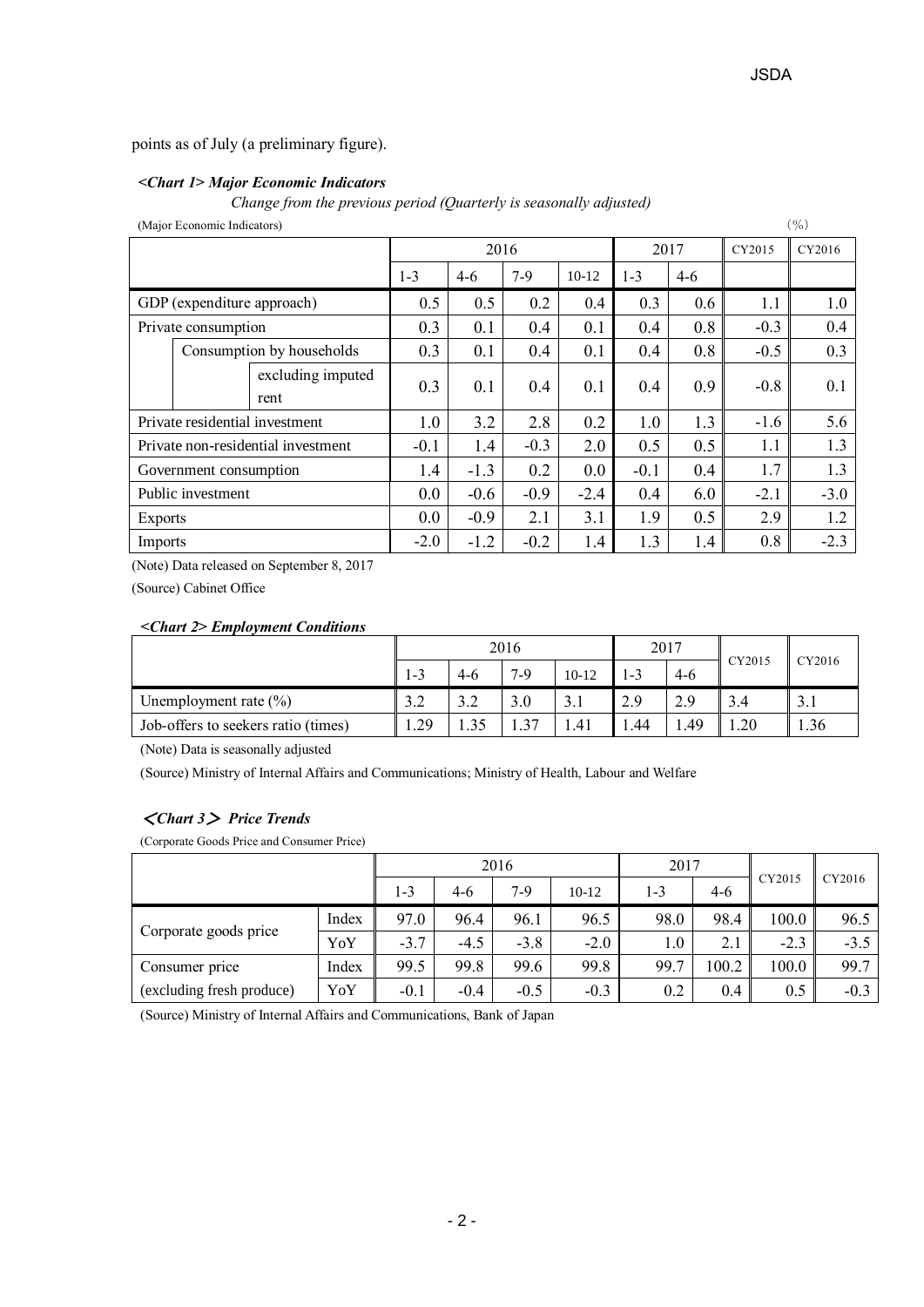# **II**.**Financial Assets of Households**

The financial assets of households at the end of 2016 rose about  $\frac{1}{4}4.7$  trillion (+2.7%) year on year to ¥1,809.3 trillion, making it the second highest figure after that in 2016. Positive expectations of the Trump administration in the wake of the US election in November 2016 encouraged a weaker yen and stronger stock prices, which raised the appraisal value of stocks and foreign currency-denominated assets, pushing up the financial assets of households.

Broken down to components, shares & other equities increased about  $\frac{13.1 \text{ trillion } (+7.9\%) \text{ year}}{25.1 \text{ ft}^{-1} \cdot 10^{-1} \text{ cm}^{-1}}$ on year to ¥180.8 trillion, while investment trust beneficiary certificates rose about ¥6.6 trillion (+7.2%) to ¥98.5 trillion. Currency and deposits were up about ¥21.0 trillion (+2.3%) to ¥932.0 trillion, a record year-end high for two successive years.

Regarding the composition ratio, cash and deposits, which had reached a record high (as shown above), fell 0.2 points year on year to 51.5% of total financial assets of households, which continued to be high, as in the previous year. Both shares & other equities and investment trust beneficiary certificates had increased composition ratios: up 0.5 points to 10.0% and up 0.2 points to 5.4%, respectively.

|                                | FY2014  | FY2015  | FY2016(E) | FY2016 (E)<br>(Amount)<br>$(F$ trillion) |
|--------------------------------|---------|---------|-----------|------------------------------------------|
| Financial assets of households | 1,755.9 | 1,761.5 | 1,809.3   | 1,809.3                                  |
| Cash and deposits              | 51.2%   | 51.7%   | 51.5%     | 932.0                                    |
| Debt securities                | $1.5\%$ | $1.4\%$ | 1.4%      | 24.6                                     |
| Shares & other equities        | $9.7\%$ | 9.5%    | 10.0%     | 180.8                                    |
| Investment trust beneficiary   | $5.4\%$ | $5.2\%$ | 5.4%      | 98.5                                     |
| certificates                   |         |         |           |                                          |
| Insurance, pension and         | 29.3%   | 29.3%   | 28.8%     | 521.6                                    |
| standardized guarantees        |         |         |           |                                          |
| Others                         | 2.9%    | 2.8%    | 2.9%      | 51.7                                     |

*<Chart 4> Composition of Financial Assets of Households*

(Note) Data released on June 27, 2017

(Source) Bank of Japan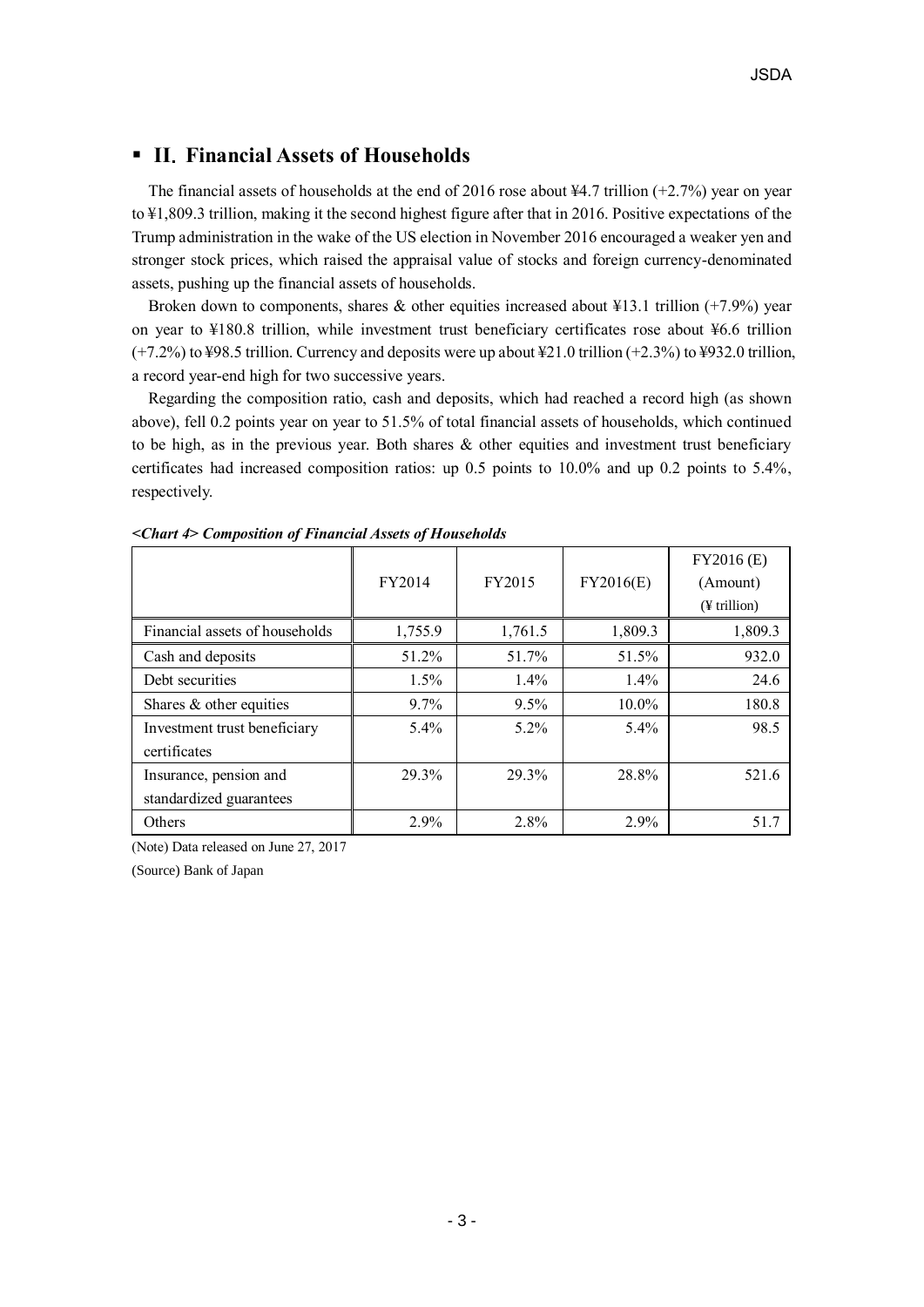# **III**.**Equities**

### (1) Primary market

The number of newly listed companies on the Tokyo Stock Exchange in 2016 declined by 14 from the previous year to 96 in a sluggish stock market under the impact of worsening economies in emerging markets. This was the first decline in seven years. As of the end of July 2017, the number of new listings stood at 54, down six from the previous year. By industry categoly, service and information & communications were the top two sectors, comprising about 60% of all the newly listed companies. As in the previous year, real estate-related businesses, such as real estate, construction, and other financial businesses, were prominent among the newly listed companies, reflecting the prolonged low interest rates. By business themes, the following businesses were noteworthy: ① staffing-related services reflecting a labor shortage stemming from an aging society with fewer children, ② real estate-related businesses reflecting prolonged low interest rates, and ③ consumeroriented businesses focused on diversity, reflecting changing lifestyles.

The capital raised through public offerings of shares *by listed companies* nationwide in 2016 declined 73.2% (¥704.9 billion) from the previous year to ¥258.1 billion, the lowest figure since 2002. The first seven months of 2017 (January–July) saw an increase to ¥261.2 billion. While this figure was higher than in the same period in the previous year, it is still struggling to grow.

The capital raised through public offerings of shares by *newly listed companies* in 2016 surged 108.8% from the previous year to ¥190.6 billion. The first seven months of 2017 (January–July) saw a decline of 73.9% year on year to ¥40.0 billion. Notable fundraising in the 2016-1H 2017 period was for Line Corp., listed on TSE1 on July 15, 2016. This listing drew attention because it was listed simultaneously in Japan and the US, and the market capitalization at the closing price on the TSE came to about ¥910.0 bullion, making it one of the largest IT companies in the world.

|                                                     | 2014     | 2015     | 2016     |
|-----------------------------------------------------|----------|----------|----------|
| No. of listed companies                             | 3,456    | 3,502    | 3,533    |
| Newly listed companies                              | 92       | 110      | 96       |
| Market capitalization (¥ billion)                   | 524,899  | 589,788  | 579,596  |
| Trading volume (million shares)                     | 709,104  | 709,718  | 665,769  |
| Average daily trading volume (million               |          | 2,908    |          |
| shares)                                             | 2,906    |          | 2,717    |
| Trading value $(\frac{1}{2}$ billion)               | 643,105  | 745,955  | 691,102  |
| Average daily trading value $(\frac{1}{2}$ billion) | 2,635    | 3,057    | 2,820    |
| TOPIX (Note)                                        | 1.407.51 | 1.547.30 | 1,518.61 |

*<Chart 5> Main Stock Indexes (TSE1, TSE2, Mothers, JASDAQ, TOKYOPRO)*

(Note) As of the year-end

(Source) *Monthly Statistics Report* by the Japan Exchange Group

#### (2) Secondary market

An overview of the 2016 stock market shows that in the stock market in the first half of 2016 there was a decline in the risk tolerance of investors, leading to lower stock prices due to a confluence of factors: a sharp appreciation of the yen from the beginning of the year, a slowdown in the economies in emerging markets under the impact of prolonged lower prices for crude oil and the UK's decision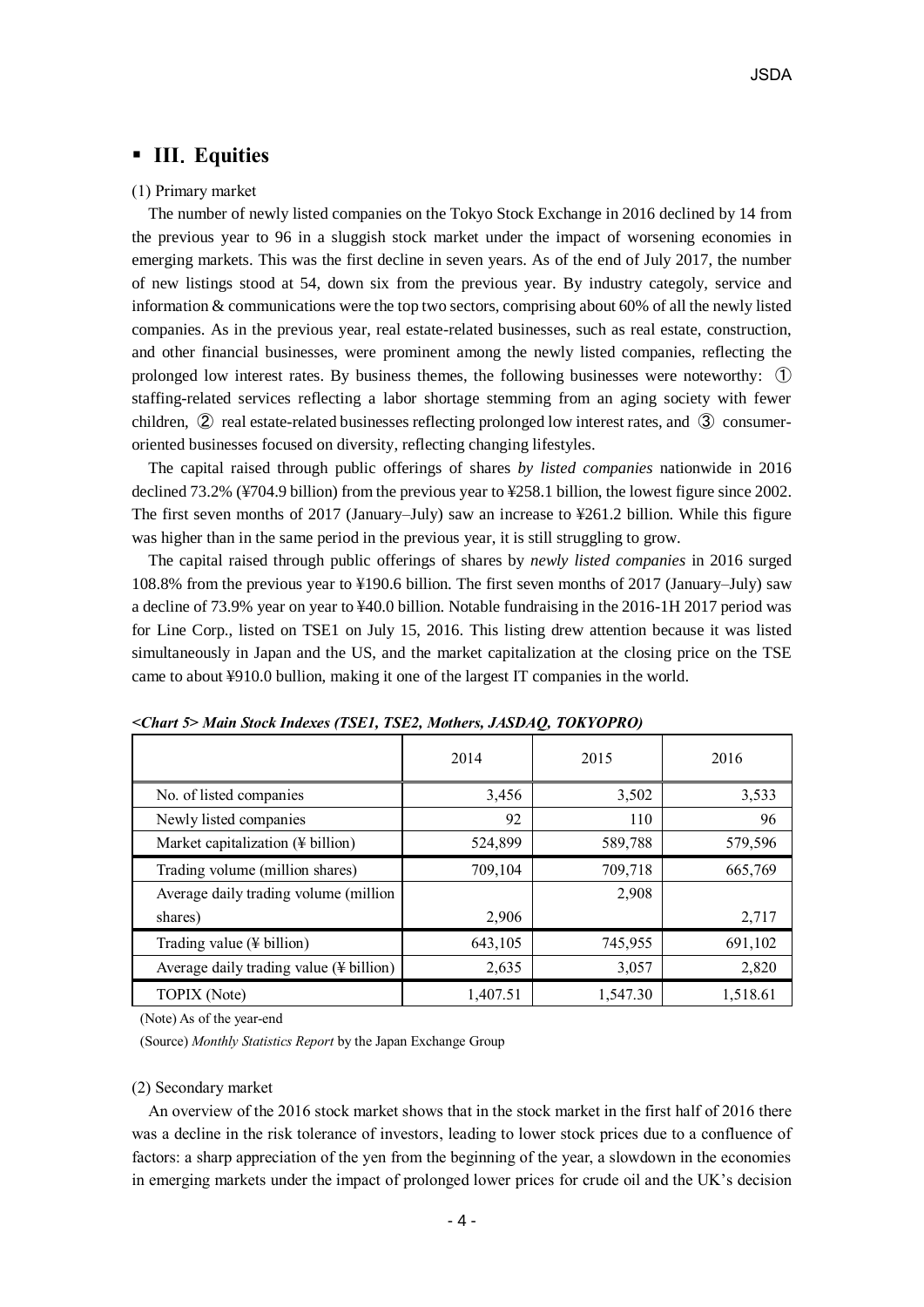to exit the EU. However, after the US presidential election in November, expectations for US economic expansion led to a correction of the strong yen / weak dollar imbalance, which brought on improved projections for company earnings. As a result, stock prices rose robustly over the year-end period.

Q1 FY2016 saw stock prices decline further, falling below ¥15,000, as the tendency for risk aversion made the yen stronger. Moreover, the BOJ adopted a negative interest rate policy at the end of January. Later, stock prices picked up moderately in March as economic uncertainties of emerging markets and resource-rich countries were relaxed. The Nikkei 225 stood at ¥16,768 on March 31, the end of the fiscal year.

Q2 FY2016 began with a serious fall in stock prices at the beginning of April, followed by robust growth due to a rise in crude oil prices and expectations of additional easing by the BOJ. However, the bank's decision at the meeting on monetary policy on April 28 to leave the policy unchanged had the effect of invalidating these expectations, resulting in a significant adjustment in stock prices. Later, when the US Federal Open Market Committee (FOMC) on May 18 hinted at a rate hike in June, the yen weakened while the dollar strengthened; as a result, stock prices were back on a recovery track. After reaching levels in the ¥17,000 range, the Nikkei 225 fluctuated under the impact of the BOJ's monetary policy and currency fluctuations. The UK's referendum on June 23 (local time) and the decision to exit the EU shook the market, driving it down to ¥14,864 on the June 24, a record low for the year up to that time.

Q3 FY2016 saw stock prices back on an uptrend thanks to better-than-expected US employment figures for June (released on July 8) and to the victory of the ruling parties in the upper house election. The robust uptrend continued, partially aided by the BOJ's purchase of ETFs (exchange-traded funds). Although the Nikkei 225 was temporarily restored to the ¥17,000 benchmark in September, it fell to the mid-¥16,000 levels under the impact of a strong yen, and it fluctuated in that range.

Q4 FY2016 saw increasing expectations of an interest rate hike in the US on healthy business indicators for US manufacturing and non-manufacturing industries, which led to a weaker yen and higher stock prices, pushing the Nikkei 225 up to the mid-¥17,000 levels. In November, uncertainties surrounding the US presidential election drove the yen higher, pushing the Nikkei Stock Average below ¥17,000 at one point. The election of President Trump temporarily caused the average to plummet nearly ¥1,000. However, expectations of US economic expansion led US stocks to sustain noticeable growth, while the yen kept weakening significantly under the influence of US interest rates. As a result, the Nikkei 225 was on an uptrend. It recovered to the ¥19,000 level in December, ending the year at ¥19,114.

Q1 FY2017 saw stock prices rise at the beginning of the year on expectations of the Trump administration's deregulation and economic initiatives. While stock prices were projected to bounce back to the ¥20,000 level, the president's statement about difficulties between Japan and the US on automobile trade between the two countries and the confusion regarding Trump's immigration policy brought on fear, driving the Nikkei 225 below ¥19,000 at one point. The ensuing stock trading under shifting speculations over US economic and monetary policies regarding tax reform, interest rate hikes, etc. led to the Nikkei 225 fluctuating in the ¥18,900 to ¥19,600 range.

Q2 FY2017 saw stock prices fall to around ¥18,300 in April due to geopolitical risks concerning North Korea. However, after the French presidential election in May, risk aversion seemed to weaken, pushing stock prices back on an uptrend. The Nikkei 225 recovered to the ¥20,000 level in the second half of June thanks to a global rise in stock prices and to robust company earnings.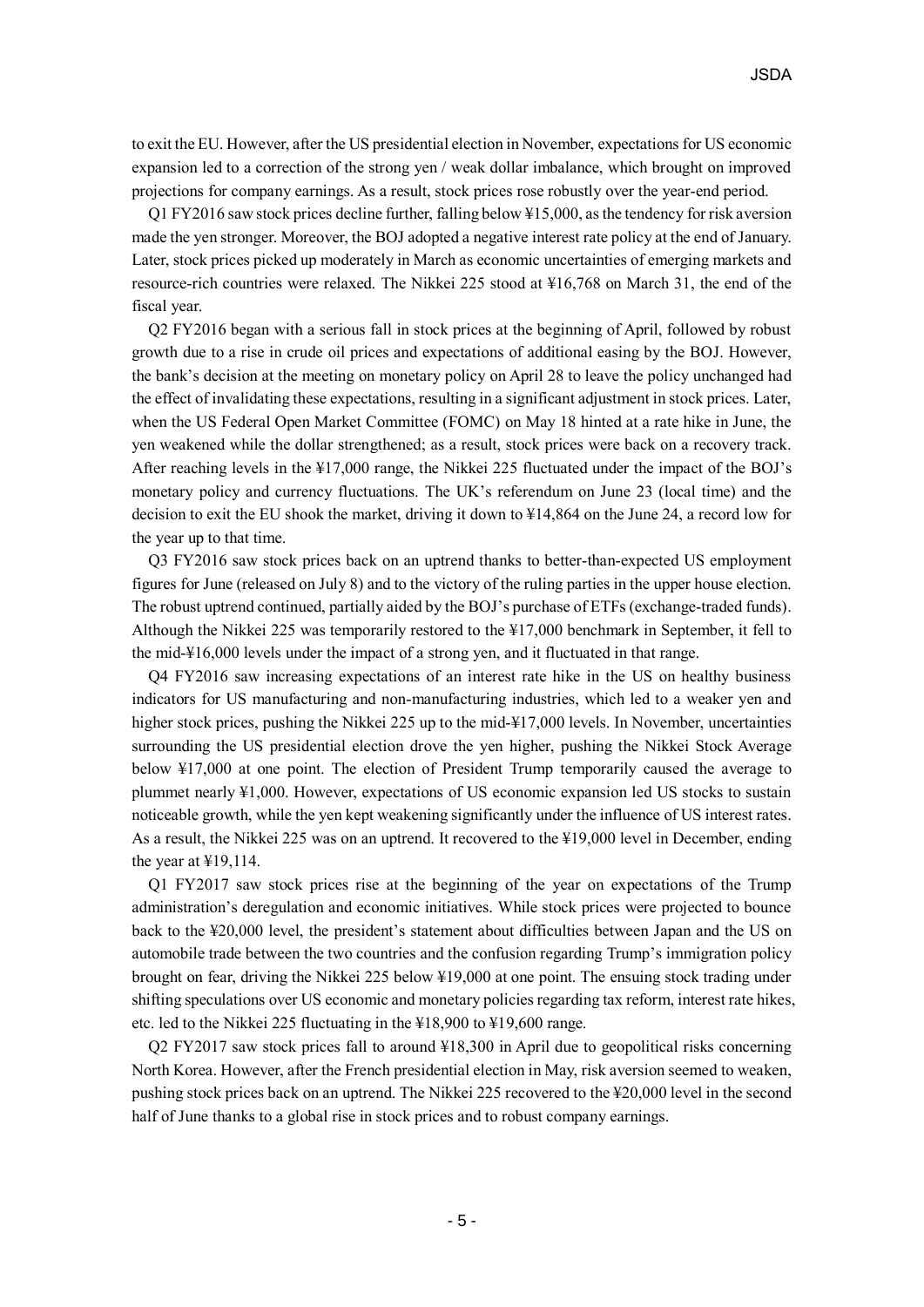

〈*Chart 6*〉*The Nikkei 225 and the Foreign Exchange Rate* 

(Source) Bloomberg

### *<Chart 7> Transaction Rate by Investor Type (in Value Terms)*

| -Tokyo and Nagoya-                           |         |              |         |                                                    |          |          |  |
|----------------------------------------------|---------|--------------|---------|----------------------------------------------------|----------|----------|--|
|                                              |         | Market share |         | Selling on balance $(-)$ / Buying on balance $(+)$ |          |          |  |
|                                              |         |              |         | $(\frac{1}{2}$ billion)                            |          |          |  |
|                                              | 2014    | 2015         | 2016    | 2014                                               | 2015     | 2016     |  |
| <b>Securities</b><br>company<br>self-dealing | 13.0%   | 13.8%        | 15.2%   | 288                                                | 1,558    | 2,412    |  |
| Individual                                   | 23.3%   | 20.0%        | 17.4%   | $-3,632$                                           | $-4,999$ | $-3,162$ |  |
| Foreigner                                    | 55.5%   | 58.4%        | 59.6%   | 852                                                | $-250$   | $-3,688$ |  |
| Investment trust                             | 1.8%    | 1.8%         | $2.0\%$ | $-210$                                             | 242      | $-389$   |  |
| Business company                             | $0.9\%$ | $1.0\%$      | $1.0\%$ | 1,101                                              | 2,963    | 2,223    |  |
| Insurance company                            | $0.2\%$ | $0.2\%$      | $0.2\%$ | $-503$                                             | $-584$   | $-573$   |  |
| Major city bank /<br>regional bank           | $0.1\%$ | $0.1\%$      | $0.1\%$ | $-129$                                             | $-309$   | $-493$   |  |
| Trust bank                                   | $3.3\%$ | $3.2\%$      | $3.2\%$ | 2,784                                              | 2,007    | 3,265    |  |
| Other financial<br>institution               | $0.1\%$ | $0.2\%$      | $0.1\%$ | 8                                                  | 260      | 261      |  |

(Source) Japan Exchange Group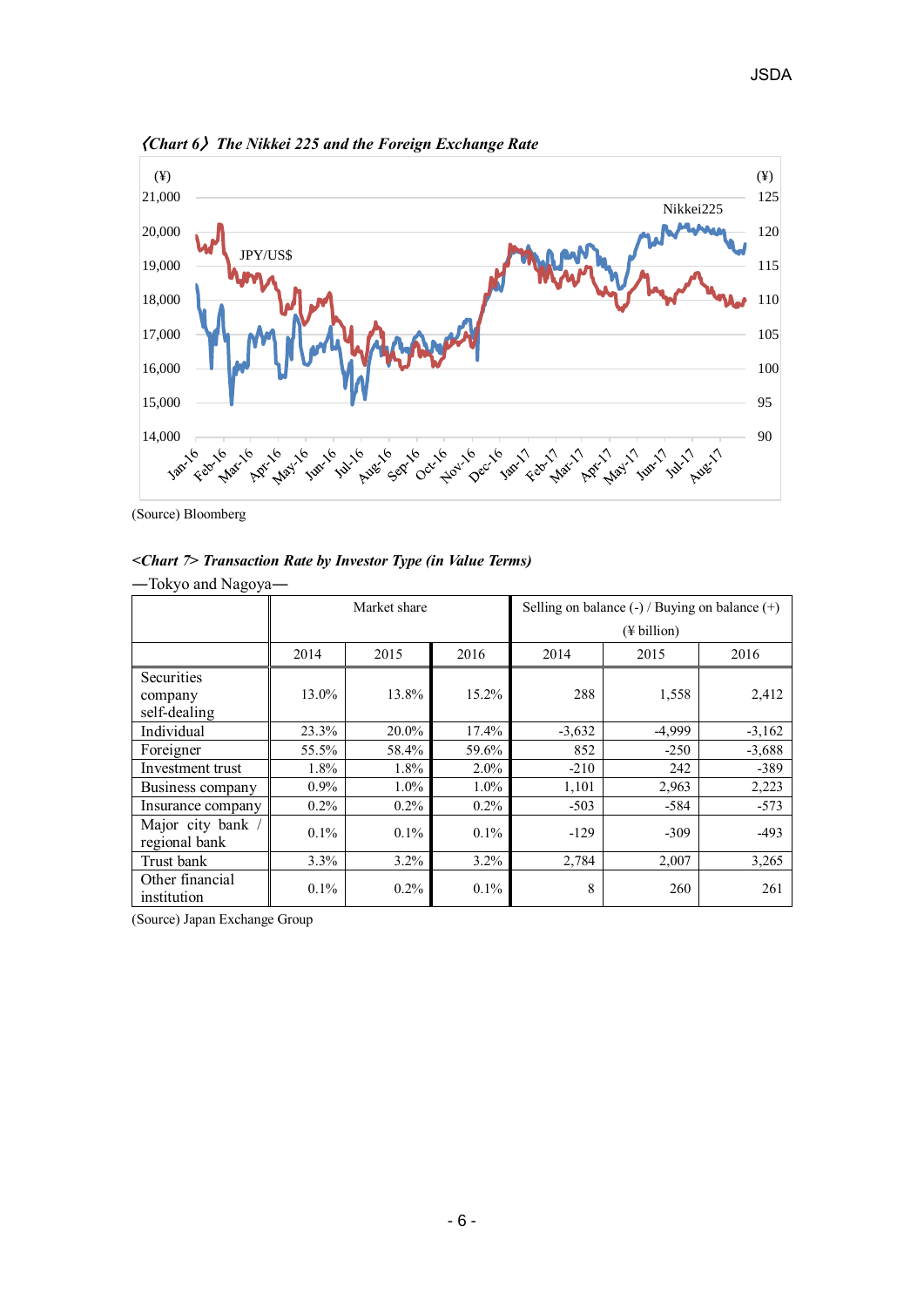# **IV**.**Bond Market**

### (1) Primary market

In 2016, public and corporate bond issuance in Japan declined ¥3.0 trillion (1.5%) from the previous year to ¥197.2 trillion. The breakdown was ¥168.8 trillion (down ¥5.6 trillion from the previous year) in government bonds, ¥10.7 trillion (up ¥3.8 trillion) in straight corporate bonds, and ¥1.1 trillion (down ¥0.7 trillion) in bonds issued by nonresidents. Issues of straight corporate bonds reached a remarkably high level, unparalleled in recent years.

Domestic public and corporate bond issuance in the first seven months (January–July) of 2017 came to ¥111.3 trillion, falling short of the same period in the previous year. While the issuance of government bonds, etc. declined from the same period in the previous year, straight corporate bond issuance surged 24.5% year on year to ¥7.0 trillion.

For government bonds, which make up the majority of all public and corporate bonds, the ratio of long- and super long-term issuance has risen, while medium- and short-term issuances have fallen, as measures were taken to minimize refunding risks and to reduce the costs of medium- and long-term procurement.

Straight corporate bonds saw an increase of over ¥10 trillion in 2016 as interest rates on corporate bonds declined significantly. This occurred after a negative interest-rate policy was adopted by the BOJ and demand increased for corporate bonds issued from a positive interest rate by investors struggling with investments. This reaction led to measures taken by financial institutions to regulate equity, resulting in an increased issuance of hybrid bonds. The corporate bond issue market of 2016 was characterized by longer terms and increased hybrid bonds.

|                             |                                                 |                  |                  | (¥ trillion)     |
|-----------------------------|-------------------------------------------------|------------------|------------------|------------------|
|                             |                                                 | 2014             | 2015             | 2016             |
| Transaction<br>volume (face | Government<br>bonds                             | 10,075.4         | 10,393.4         | 9,291.1          |
| value)                      | Other                                           | 106.9            | 142.8            | 82.0             |
|                             | Total                                           | 10,182.3         | 10,536.3         | 9,373.2          |
|                             | Public bonds<br>(Government)<br>bonds) (Note 1) | 191.4<br>(175.8) | 188.7<br>(174.5) | 183.3<br>(168.8) |
| Issuance volume             | Straight bonds<br>(Note 2)                      | 8.4              | 6.8              | 10.7             |
|                             | Issuance by<br>nonresidents                     | 2.5              | 1.8              | 1.1              |
|                             | Total (Note 3)                                  | 205.0            | 200.2            | 197.2            |

#### *<Chart 8> Public and Corporate Bonds*

(Note 1) JGBs do not include bonds placed in the public sector or financing bills (including financial bills that are accounted for under treasury bills). Public bonds other than JGBs comprise municipal, governmentguaranteed and FILP agency bonds, etc. (including regional public corporation bonds).

(Note 2) Straight corporate bonds include asset-backed corporate bonds.

(Note 3) The total figures are not equal to the sum of individual categories because they includes bank bonds, private placement corporate bonds and private placement government bonds.

(Source) Japan Securities Dealers Association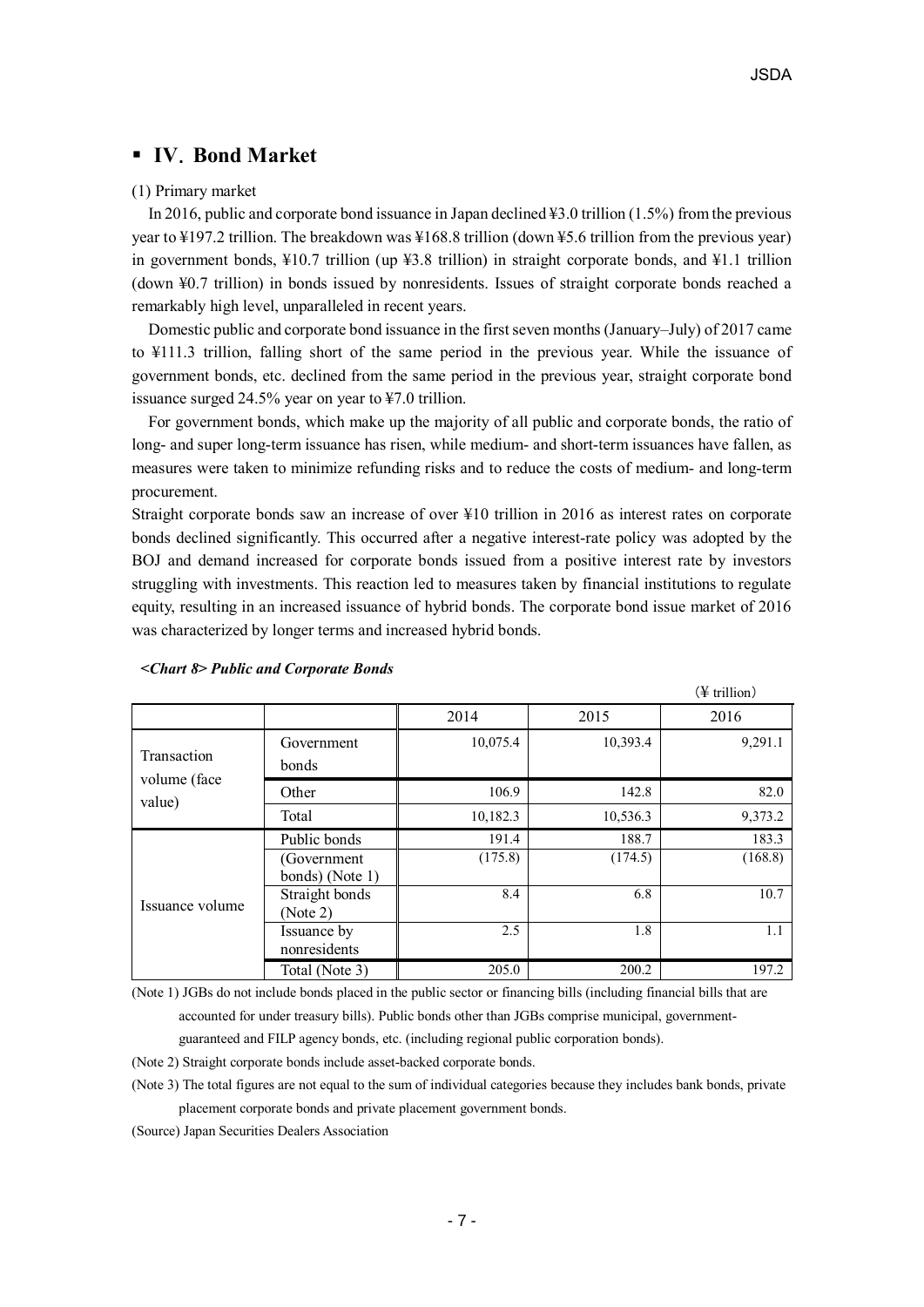(2) Secondary market

An overview of the long-term interest rate (simple interest yield on newly issued 10-year JGBs) from 2016 to the first half 2017 follows: In the first half of 2016, the rate dipped into negative territory after the BOJ adopted in January a negative interest-rate policy. During the summer and afterward, the rate fluctuated between positive and negative areas. It then stayed in positive territory from the US presidential election in November through to the year-end. The long-term interest rate has been stable at a low level in positive territory during 2017 (as of the end of August).

In 2016, the long-term interest rate started at 0.262% and remained in the 0.20–0.25% range, but when the BOJ decided at the end of January to introduce "quantitative/qualitative monetary easing with a negative interest rate," it dropped steeply to 0.1%, -0.129 points from the previous day and by February 9, it dropped to -0.035%, the first-ever negative figure. The negative range has widened slightly since then, dropping to -0.3% at one point due to risk-averse behavior when the Brexit vote was decided in June. However, the long-term interest rate rose slightly when the BOJ did not increase the negative interest rate levels but increased their ETF purchases in July. Further, when the BOJ's flexibility in their JGB purchasing methods through yield curve control was decided in September, JGBs were sold and long-term interest rates momentarily recovered to positive levels for the first time in six months. The rates continued hovering in the negative range after that, but US Treasury yields rose after the US presidential election in November from strong expectations for President-elect Trump's announced policies, which heightened upward pressure on yen interest rates, and long-term interest rates went into positive territory. After that, though the level of the rise was limited, rates remained in the positive range and long-term interest rates stayed around the 0.05% level towards the end of the year with 2016 trade closing at 0.040%. Coming into 2017, long-term interest rates remained low and steady in the 0% to 0.1% range due to the BOJ's continuing yield curve control and other programs (as of the end of August).



*<Chart 9> Long-Term Interest Rates*

(Source) Bloomberg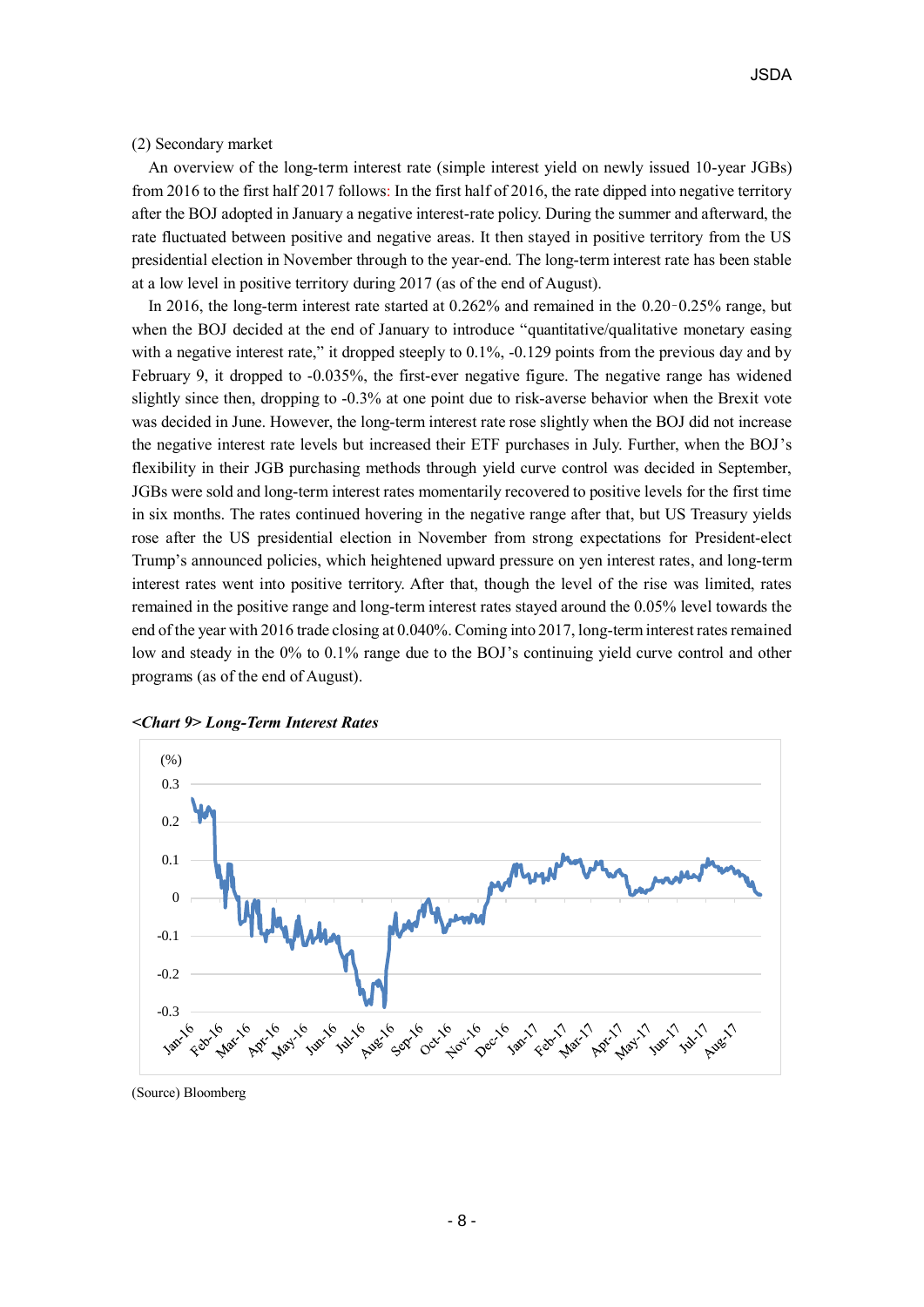## **V**.**Investment Trusts**

Net assets of publicly offered investment trusts in 2016 turned to net capital outflows in February after the BOJ announced its decision to adopt a negative interest rate policy. After wavering between net inflows and outflows on a monthly basis, inflows continued from September, reaching ¥96.6 trillion at year-end, which was a high level, although this represented a decrease of ¥1.1 trillion from the previous year's ¥97.8 trillion.

Net assets of stock investment trusts saw consecutive capital inflows from May to September 2016, and then witnessed continued capital outflows as profits were realized from November onward with higher stock prices in the wake of the US presidential election. However, stock investment trusts increased ¥1.3 trillion from the previous year's ¥81.7 trillion to ¥83.2 trillion by the end of the year, reaching their highest level ever. On the other hand, the net assets of bond investment trusts significantly declined to ¥13.6 trillion from the previous year's ¥16.2 trillion (-¥2.4 trillion) as lower interest rates created a challenging environment for investors. As a result, MMF companies moved to repurchase bond investment trusts.

The number of publicly offered investment trust funds rose 217 in one year to 6,060. Most of these were stock investment trusts, which increased by 255 to 5,939, while bond investment trusts decreased by 38 to 121.

Household holdings, which had reached ¥96.2tn in balance by the end of December 2015, declined to ¥86.8 trillion by the end of June 2016. Then, they were on an uptrend, reaching ¥96.5 trillion by the end of December, surpassing the previous year by ¥256.3 billion.

In terms of capital flow, Q1 (January–March) FY2016 saw outflows of ¥232.9 billion and Q2 (April–June) outflows of ¥177.6 billion; Q3 (July–September) witnessed inflows of ¥1.6 trillion and Q4 (October–December) inflows of ¥258.6 billion.

The number of publicly offered investment trust funds continued on an upward trend in 2017, reaching 6,146 as of the end of August with net assets of ¥102.6 trillion.

|                            |              |       |       | $(\frac{1}{2}$ trillion) |
|----------------------------|--------------|-------|-------|--------------------------|
|                            | Year         | 2014  | 2015  | 2016                     |
| Total                      |              | 93.5  | 97.7  | 96.6                     |
|                            | <b>Sales</b> | 38.4  | 44.1  | 31.7                     |
| Stock investment<br>trusts | Repurchases  | 31.1  | 30.7  | 26.3                     |
|                            | Assets       | 77.0  | 81.7  | 83.0                     |
|                            | Sales        | 12.9  | 9.7   | 0.7                      |
| Bond investment<br>trusts  | Repurchases  | 13.0  | 9.9   | 1.9                      |
|                            | Assets       | 3.3   | 3.1   | 0.8                      |
|                            | Sales        | 0.7   | 0.5   | 0.06                     |
| <b>MMFs</b>                | Repurchases  | 0.6   | 0.8   | 0.9                      |
|                            | Assets       | 1.9   | 1.6   | 0.06                     |
|                            | <b>Sales</b> | 43.0  | 49.4  | 36.6                     |
| <b>MRFs</b>                | Repurchases  | 43.1  | 49.3  | 35.1                     |
|                            | Assets       | 11.1  | 11.1  | 12.6                     |
| Number of funds            |              | 5,404 | 5,843 | 6060                     |

### *<Chart 10> Changes in Assets of Investment Trusts*

(Source) The Investment Trusts Association, Japan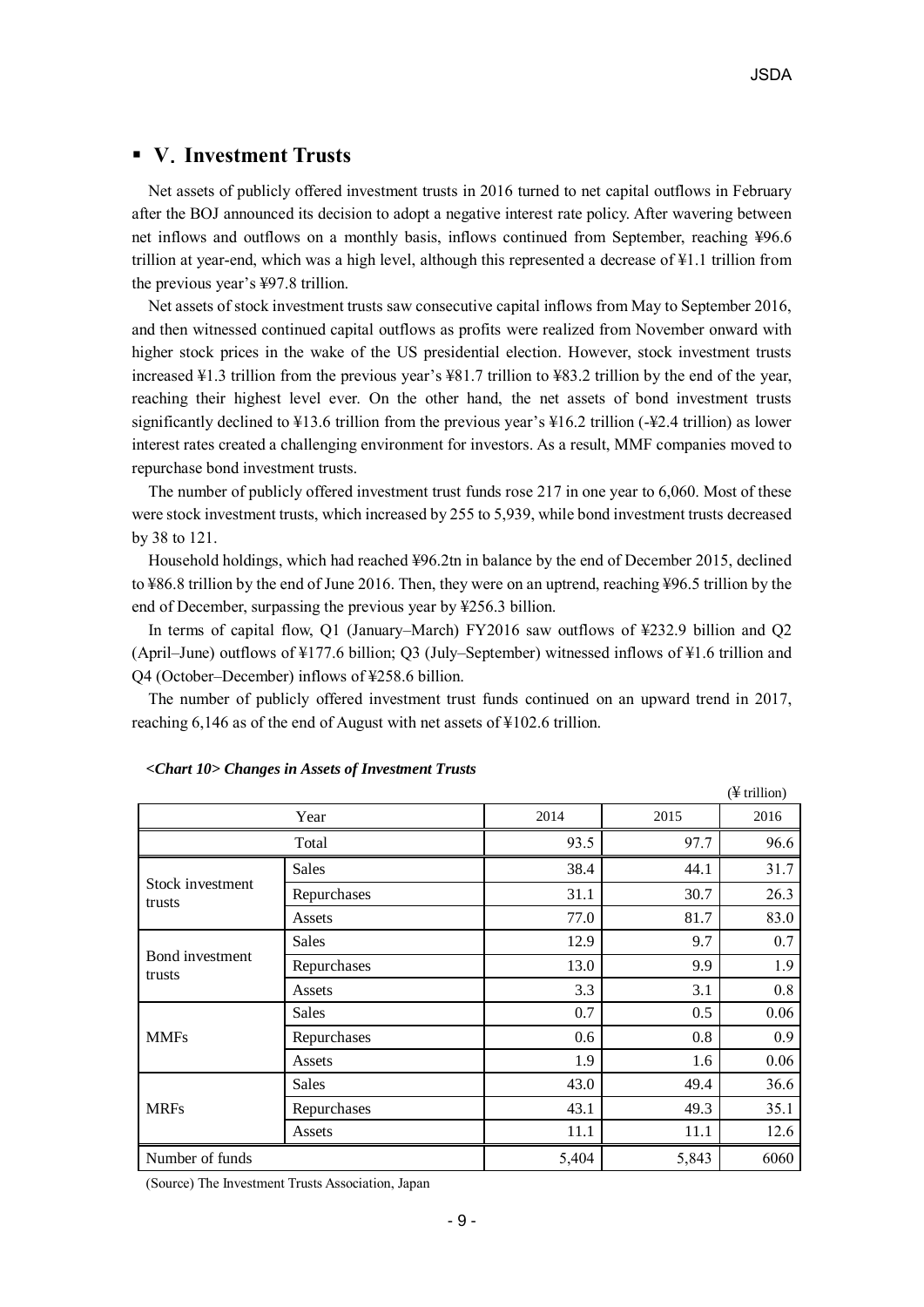# **VI**.**Performance Overview of Securities Companies**

Annual performance by securities firms in Japan in the fiscal year ended March 31, 2017 were robust, though they fell slightly short of the previous year. Of all the securities companies, the ratio of those in the black (companies that turned a profit in the fiscal year) declined from 75.2% in FY03/16 to 68.2%.

Operating revenues fell 2.0% (-¥81.9 billion) year on year to ¥4.0 trillion. A breakdown of revenues (Chart 11) follows: Commissions went down 7.0% (-¥161.6 billion) year on year to ¥2.1 trillion, while trading gains as a whole went up 2.3% (+¥25.1 billion) to ¥1.1 trillion as the growth in the bond division (+52.0%, or +¥308.8 billion) offset the fall in the stock division (-40.2%, or –¥59.1 billion).

A breakdown of commissions (Chart 12) follows: Brokerage commissions were down 19.0% (- ¥131.3 billion) year on year to ¥558.6 billion; underwriting commissions fell 5.8% (-¥10.3 billion) to ¥166.4 billion; and subscription and distribution commissions declined 13.7% (-¥47.2 billion) to ¥298.6 billion.

Net operating revenues, obtained by subtracting financial costs (discussed below) from operating revenues, went down  $\frac{117.6 \text{ billion}}{2.2\%}$  year on year to  $\frac{123.5 \text{ trillion}}{2.5 \times 10^{-10}}$ .



*<Chart 11> Operating Revenues of Regular Members*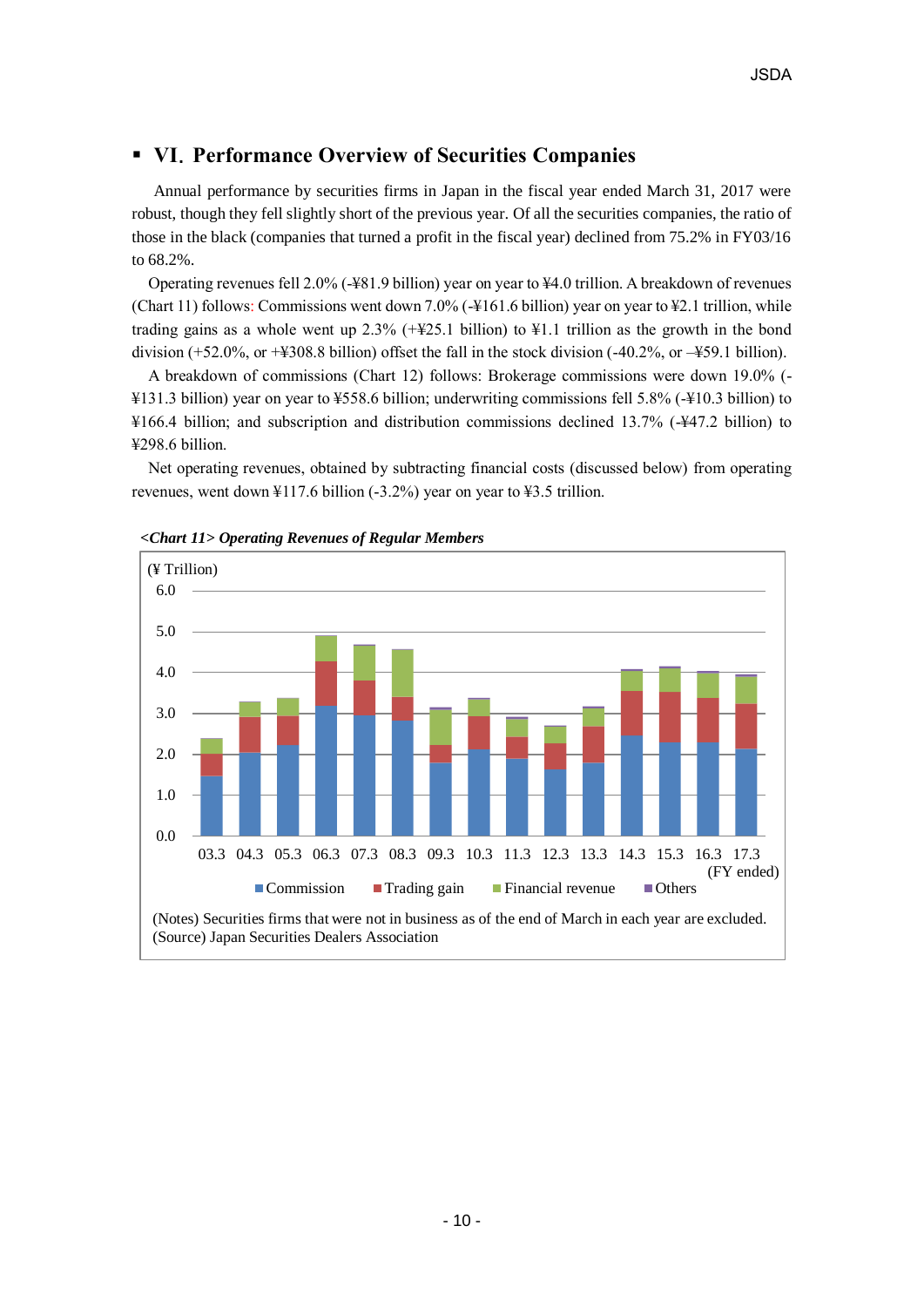

*<Chart 12> Commissions Received of Regular Members*

Against the backdrop of lower operating revenues, operating costs in the fiscal year ended March 31, 2017 were up 1.9% (+¥59.4 billion) year on year to ¥3.2 trillion (Chart 13).

The breakdown is as follows: SG&A costs were up 0.8% (+¥23.7 billion) to ¥2.8 trillion, while financial costs went up 9.4% (+¥35.7 billion) to ¥416.6 billion.

Among SG&A costs, transaction-related costs declined 1.7% (-¥12.4 billion) to ¥730.0 billion; office costs fell 1.0% (-¥4.7 billion) to ¥472.5 billion; and real estate-related costs were down 2.5% (- ¥5.8 billion) to ¥236.1 billion. On the other hand, personnel costs rose 2.5% (+¥25.5 billion) to ¥1.6 trillion.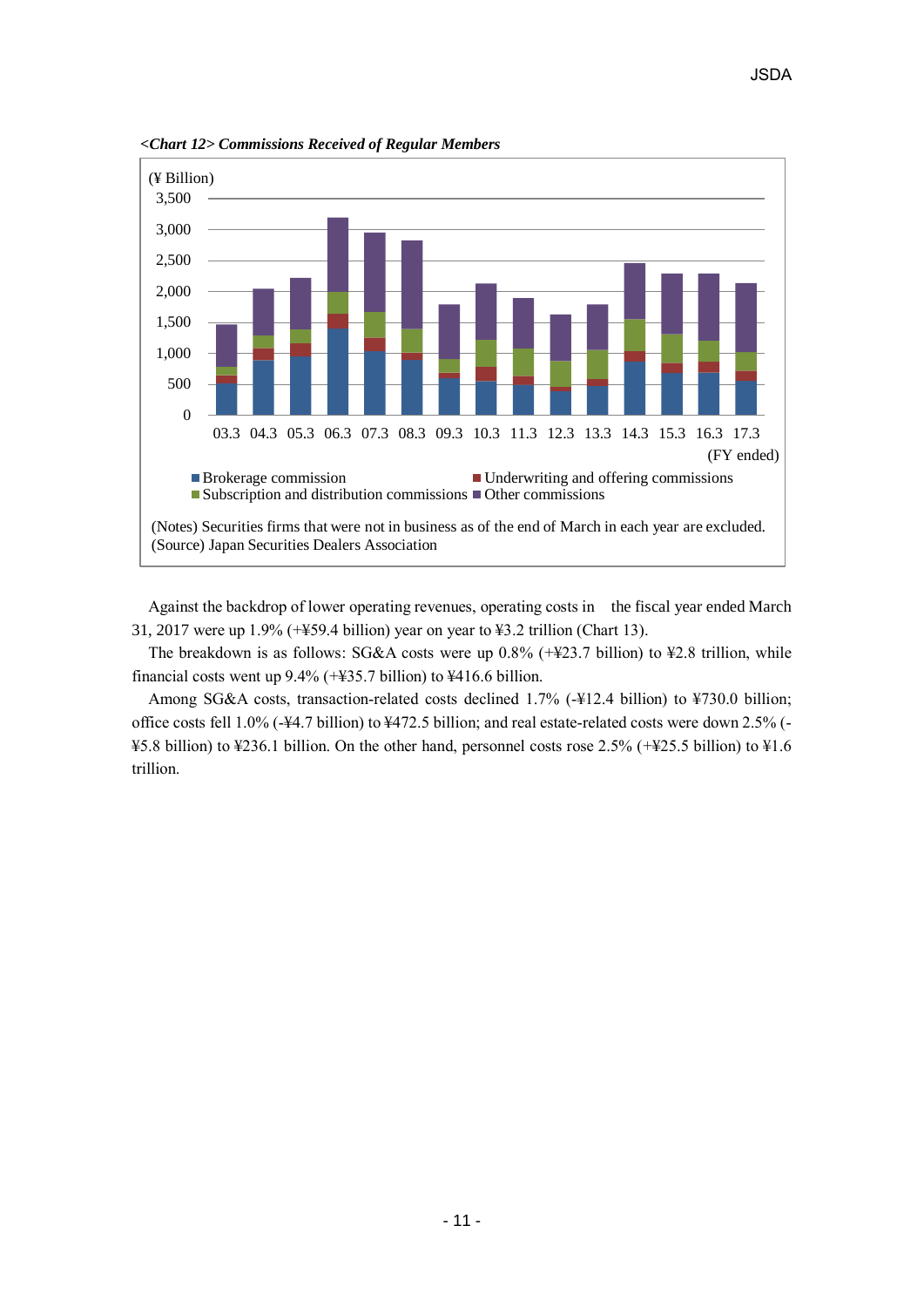

*<Chart 13> Operating Expenses of Regular Members*

As a result, net profit in the fiscal year ended March 31, 2017 picked up 0.7% (+¥4.5bn) year on year to ¥622.5 billion.



*<Chart 14> Ordinary Profits / Losses and Current Net Profits / Losses of Regular Members*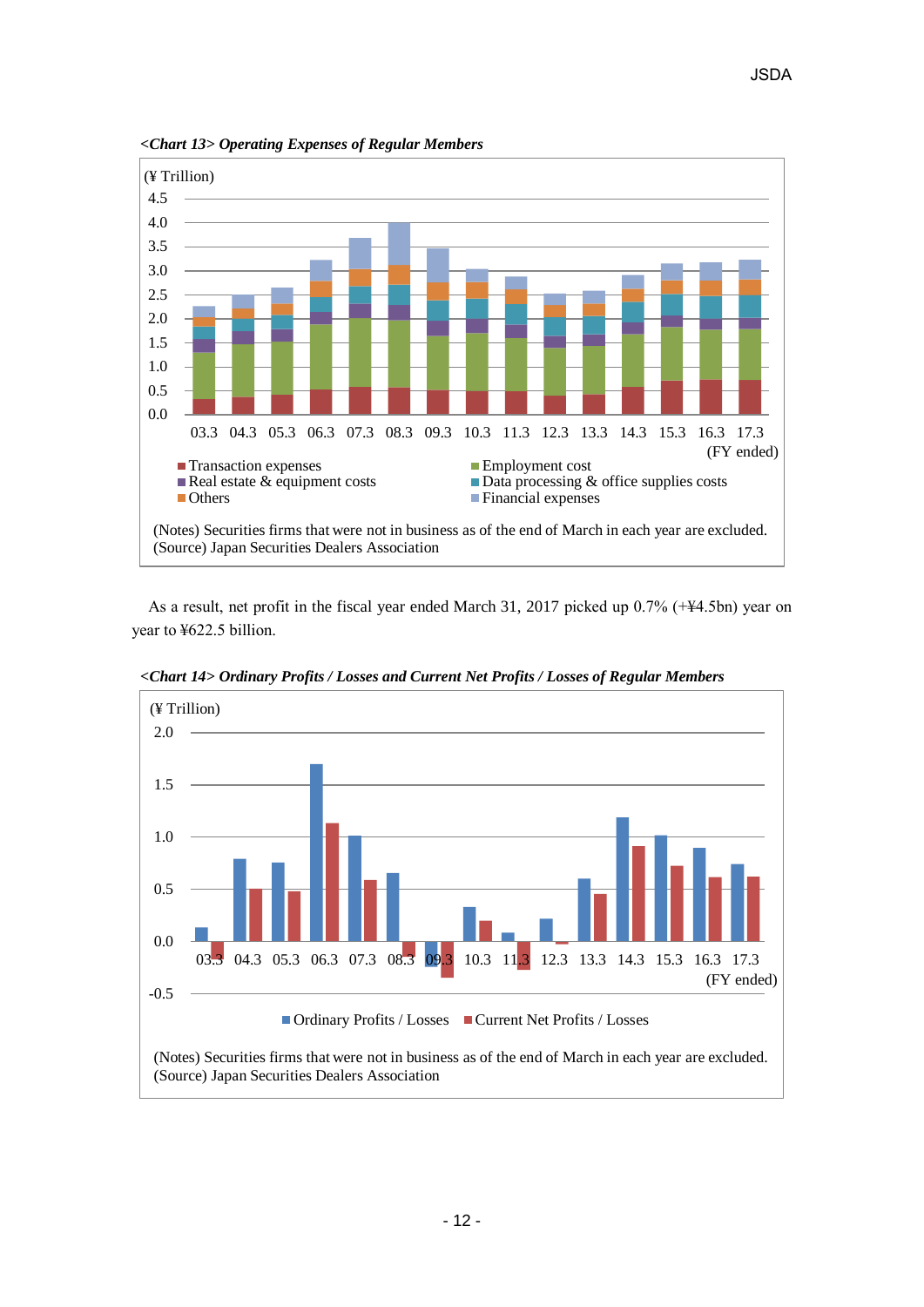# **VII**.**Regulatory and Legal Revisions, Industry Topics**

### 1. Partial revision of the Financial Instruments and Exchange Act

In May 2017, a bill that partially revised the Financial Instruments and Exchange Act was enacted and promulgated.

 This revision includes the following measures and is intended to make institutional reforms in response to changes in the environment surrounding the financial and capital markets brought about improvements in information and telecommunications technologies. (The revisions will be implemented from a date determined by a government ordinance within one year of the promulgation.)

- (1) Streamlining laws, regulations and systems related to high frequency trading (HFT)
	- ① Introduction of a registration system for HFT traders
	- ② Institutional streamlining and risk management measures for HFT traders
	- ③ Measures related to data submission to the authorities that are concerned (e.g., performance of HFT and trading strategy)
- (2) Flexibility in the business scope of the Exchange Group
	- ① Aggregation of common or duplicate businesses within the Exchange Group
	- ② Flexibility in regulations regarding the financing of overseas exchanges
- (3) Introduction of the fair disclosure rule (obligating a company to promptly provide the same information to other investors in a fair manner if it has disclosed critical information, such as unpublished earnings data, to a securities analyst)

### 2. Partial revision of the Banking Act

In May 2017, a bill to partially revise the Banking Act was enacted and promulgated.

This revision covers the following measures to protect consumers and to promote open innovation (innovation through partnerships and collaboration) between financial institutions and fintech companies in response to the accelerating development of fintech worldwide. (The revision will be implemented from a date determined by a government ordinance within one year of the promulgation; items (3) and (4) below may be postponed to a date determined by a government ordinance within two years from the date of the implementation.)

- (1) Introduction of a registration system for electronic payment intermediate service providers
- (2) Institutional streamlining and risk management measures for electronic payment intermediate service providers
	- ① Institutional streamlining for consumer protection
	- ② Responsibility for secure data management, etc.
	- ③ Securing a financial basis
- (3)Contract between electronic payment intermediate service providers and financial institutions, etc.

To sign a contract to cover the following items in providing services:

- ① Sharing of liability for damages to a consumer
- ② Secure data management concerning a consumer
- (4) Measures related to the promotion of open innovation at financial institutions
	- ① Enactment and promulgation of policies on partnerships and collaborations with electronic payment intermediate service providers and of standards relating to the connection
	- ② Responsibility of good faith efforts for the introduction of open API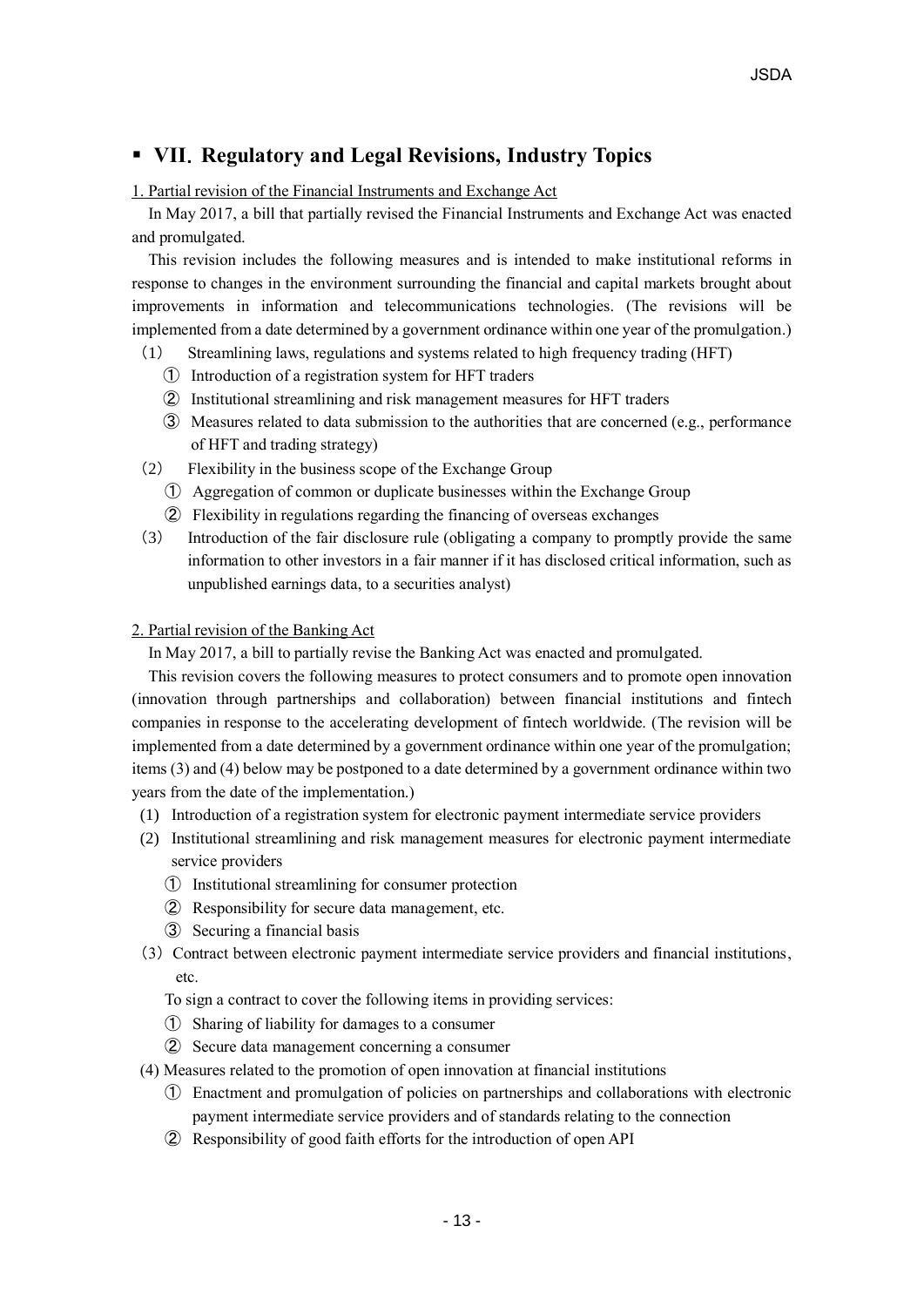### 3. Establishing Principles for Customer-Oriented Business Conduct

In March 2017, the Financial Services Agency published *Principles for Customer-Oriented Business Conduct*.

These principles lay out the following rules deemed necessary to ensure best practices for customeroriented business behavior by financial businesses based on the results of deliberations on stable asset building by the public, as well as customer-oriented business conduct (fiduciary duty), etc., from the Working Group on Financial Markets under the Financial System Council.

- (1) Establishment and announcement of policy concerning customer-oriented business conduct
- (2) Pursuit of the best interests of the consumer
- (3) Proper management of conflicts of interest
- (4) Clarification of fees, etc.
- (5) User-friendly provision of important information
- (6) Provision of customer-oriented services
- (7) Framework of effective incentives for staff, etc.

When adopting these principles, financial businesses are required to establish a clear policy for customer-oriented business behavior and to perform business based on that policy. Should a financial business decide not to implement part of the principles under certain circumstances, it must provide an adequate explanation.

### 4. Revision of financial and securities tax system, etc.

 The NISA (Nippon Individual Savings Account) program was launched in January 2014. Under this program, residents of Japan at age 20 and above are exempted from taxation on dividends and capital gains from listed stocks, stock investment trusts, etc. with an annual upper limit of ¥1.2 million in investments for a maximum of five years. A Junior NISA was also launched in April 2016 exclusively for minors age 19 and under, authorizing them to open a NISA account (with an annual investment limit of ¥800,000).

Some measures were taken to fine-tune and expand this program. For instance, the Installment-type NISA will be launched in January 2018 to promote regular and diversified investments of a small sum of money (with an annual investment limit of ¥400,000; nontaxable for up to 20 years). Moreover, the upper limit of the rollover amount at the end of the nontaxable period was removed from NISA and Junior NISA so that the full amount may be rolled over to the following year's nontaxable investment limit.

According to a survey by the FSA, the number of NISA accounts at the end of March 2017 was 10.77 million with a total purchase amount of ¥10.5 trillion. Junior NISA had 210,000 accounts with the total purchase amount of ¥40.5 billion

#### 5. Self-regulation

The Japan Securities Dealers Association revised part of the self-regulatory rules, etc. A summary of the main revisions are as follows:

In May 2017, the JSDA established a policy concerning "Disclosure of Explanatory Documents on the Status of Business and Property." This will promote disclosure via online publishing of the *Disclosure* booklet, designed for easy public inspection by investors of the financial health, etc. of financial instruments business operators. (The policy was enacted on June 1, 2017 [to be applied to the release of the first issue of *Disclosure* about the fiscal year following from that date].)

 The FSA and the JSDA jointly established an investigative commission on stock IPO underwritings for deliberations on the appointment of a brokerage lead manager at the time of a new listing and of